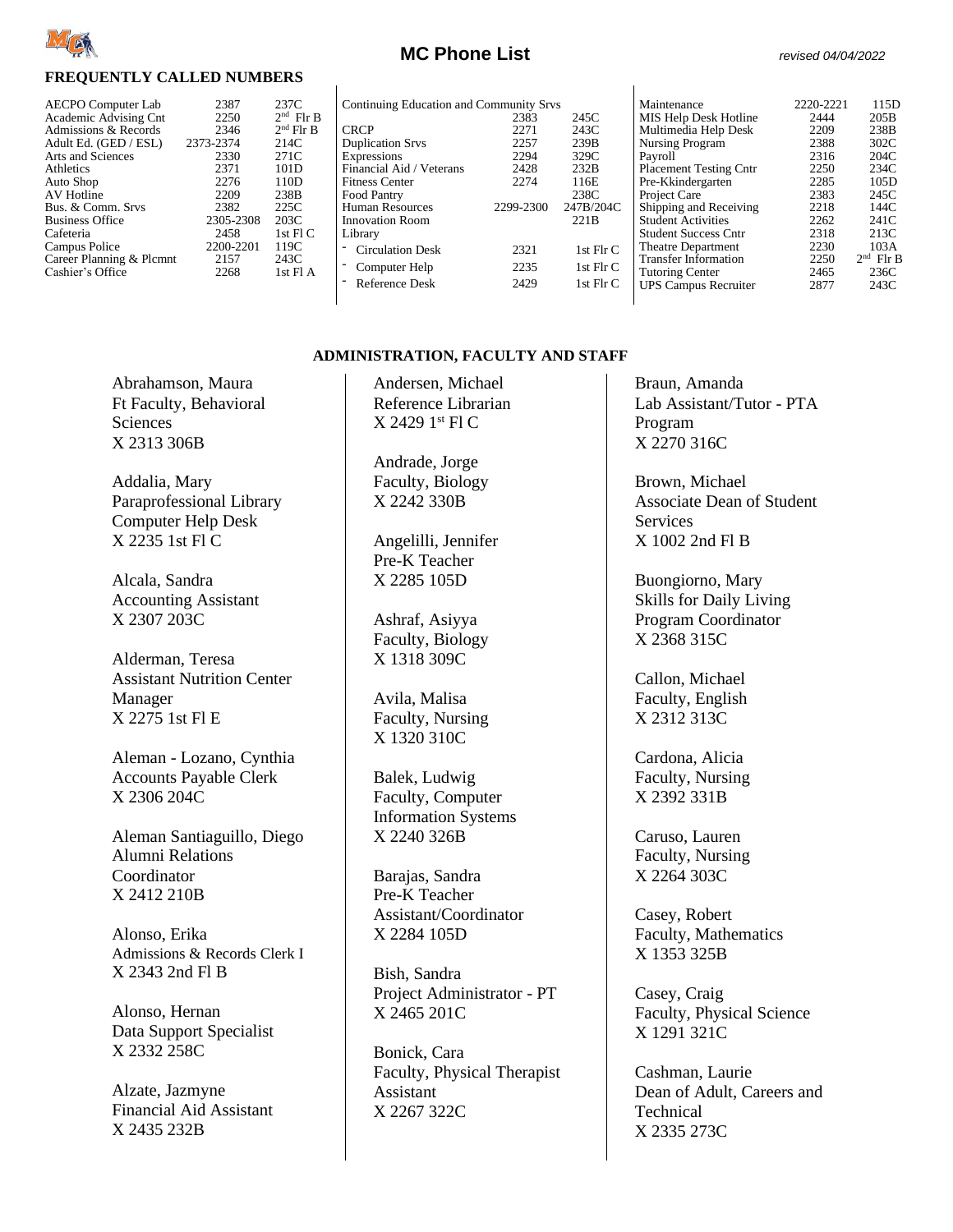

Castillo, Carolina Scheduling Coordinator X 2337 272C

Cebelinski, Joseph Testing Assistant- FT X 2358 244C

Cervantes, Isabel Executive Assistant - Dean's **Office** X 2330 271C

Cervantes, Andrea Help Desk & Technical Support Specialist - Grant X 2470 205B

Chapp, Geanabelle Coordinator of Clinical Learning for Health Careers X 2334 356B

Clemente, Antonio Help Desk & Techincal Support Specialist X 2302 204B

Cline, Irina Director of Community and Continuing Education X 2383 245C

Crockett, Janet Faculty, Chemistry X 1410 313C

Davis, Carissa Dir of Financial Aid X 2227 232B

Davis, Murneka Director of Human Resources X 2462 204C

Deasey, Alison Associate Dean of Allied Health/Director of Pta Program X 2380 303C

# **MC Phone List** *revised 04/04/2022*

Dennis, Jon Technical Director/Production Manager X 2261 103A

Dharwadkar, Mihir Faculty, Mathematics X 2295 319B

Diaz, Maria Cashier X 2268 203C

Dominguez, Carlos Faculty, Mathematics X 1292 304B

Edgar, Jason Faculty, Speech X 2403 332B

Fabiyi, Edith Faculty, Office Management Technology X 2363 329B

Favela, Martha Admissions & Records Clerk I X 2344 2nd Fl B

Fejt, George Recruitment Specialist X 2298 116D

Feulner, Joseph Campus Police, Afternoon **Sergeant** X 2207 119C

Fields, Stanley President X 2210 219B

Flores, Rudy Campus Police, Lieutenant X 2206 119C

Florio, Joseph Director of Campus Operations and Facilities X 2224 114D

Fortuna, Carla Athletic and Fitness Center Programs Assistant X 2371 101D

Fuentes, Anayeli Human Resources Generalist X 2299 247B

Galarza-Espino, Catherine Open Educational Resources/Reference Librarian, FT X 2436 1st Fl C

Gan, Xiaoling Blackboard Services Coordinator X 2463 215B

Garbe, Christine Faculty, Nursing X 2336 314C

Garcia-Searle, Brenda Adult Education Enrollment & Data Specialist - AECPO X 2152 114B

Gasca, Guillermo Reference Librarian X 2321 1st Fl C

Gates, Maria Program Support Specialist I - AECP&O X 2281 271C

Gatyas, Kenton Faculty, History X 2293 312C

Gilligan, Brian Faculty, Business X 1409 327B

Gilmartin, Beth Faculty, Physical Therapist Assistant X 2249 322C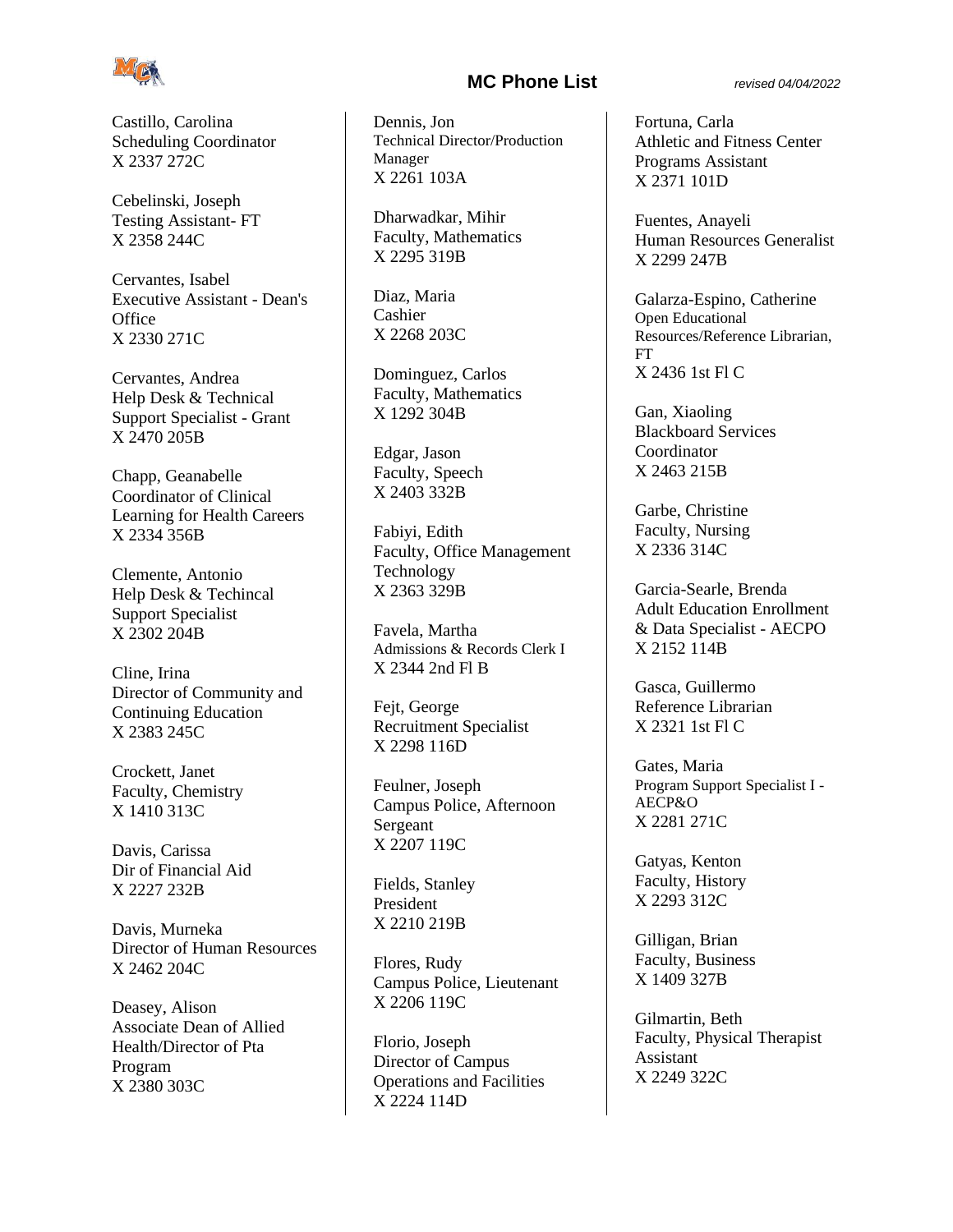

Gourlay, Jonathan Adult Ed English as a Second Language FT Faculty X 2355 302B

Grady, Myeisha Faculty, Speech X 1351 307C

Graham, Leslie Pre-K Teacher Assistant-Grant X 2285 105D

Green, Amy Faculty, Nursing X 1363 329B

Gutierrez, Rosa Program Support Specialist II - AECP&O X 2407 220C

Halmon, Jamie Faculty, Physical Education Co-Ed X 2552 309C

Haro, Patricia Advisor Clerk I X 2250 2nd Fl B

Helmus, Sara Faculty, Chemistry X 1314 108C

Hernandez, Erin Faculty, Nursing X 2393 331B

Hernandez, Francisco Faculty, Nursing X 2385 318B

Herrera, Michelle Associate Dean of Academic **Services** X 2247 272C

Herrmann, Julianne Faculty, Nursing X 2361 332B

### **MC Phone List** *revised 04/04/2022*

Hryhorczuk, Nicholas Academic Director of Online Learning X 2290 212B

Imburgia, Joseph Faculty, Psychology X 2151 319B

Iniquez, Jennifer Counselor X 2297 218C

Jaimes, Tanya Assessment & Instructional Resources Specialist X 2387 237C

Jaquez, Evelyn Student Success Coach X 2348 2nd Fl B

Jara, Blanca Vice President of Institutional Advancement X 2216 227B

Jeffries, Nancy Administrative Assistant to Nursing X 2265 303C

Johnson, Caroline Student Success Coach X 2246 2nd Fl B

Jonas, Mike Faculty, Heating Ventilation & Air Conditioning X 2482 138D

Kasprowicz, Michael Faculty, History X 2351 306B

Kelikian, Toula Faculty, Nursing X 2260 314C

Kennedy, Kara Coordinator of Student Disability Services X 2433 217C

Kinney, Amy Administrative Assistant to Allied Health/Pta X 2394 331B

Klementzos, Jennifer Financial Aid Assistant-Loans X 2229 232B

Kott, Micheal Associate Dean - Learning Resource Center & Performing Arts X 2208 102A

Koutny, Linda Information Support Specialist X 2304 204B

Kubelka, Christine Faculty, Nursing X 2153 314C

Labno, David STEM Tutor FT X 2465 236C

Litwicki, Mark Faculty, English X 1381 321B

Lozano, Gloria Financial Aid Assistant-Satisfactory Academic Progress X 2226 232B

Lundquist, Heidi Library Technical Assistant X 2429 1st Fl C

Manning, Bryant Faculty, English X 1365 323B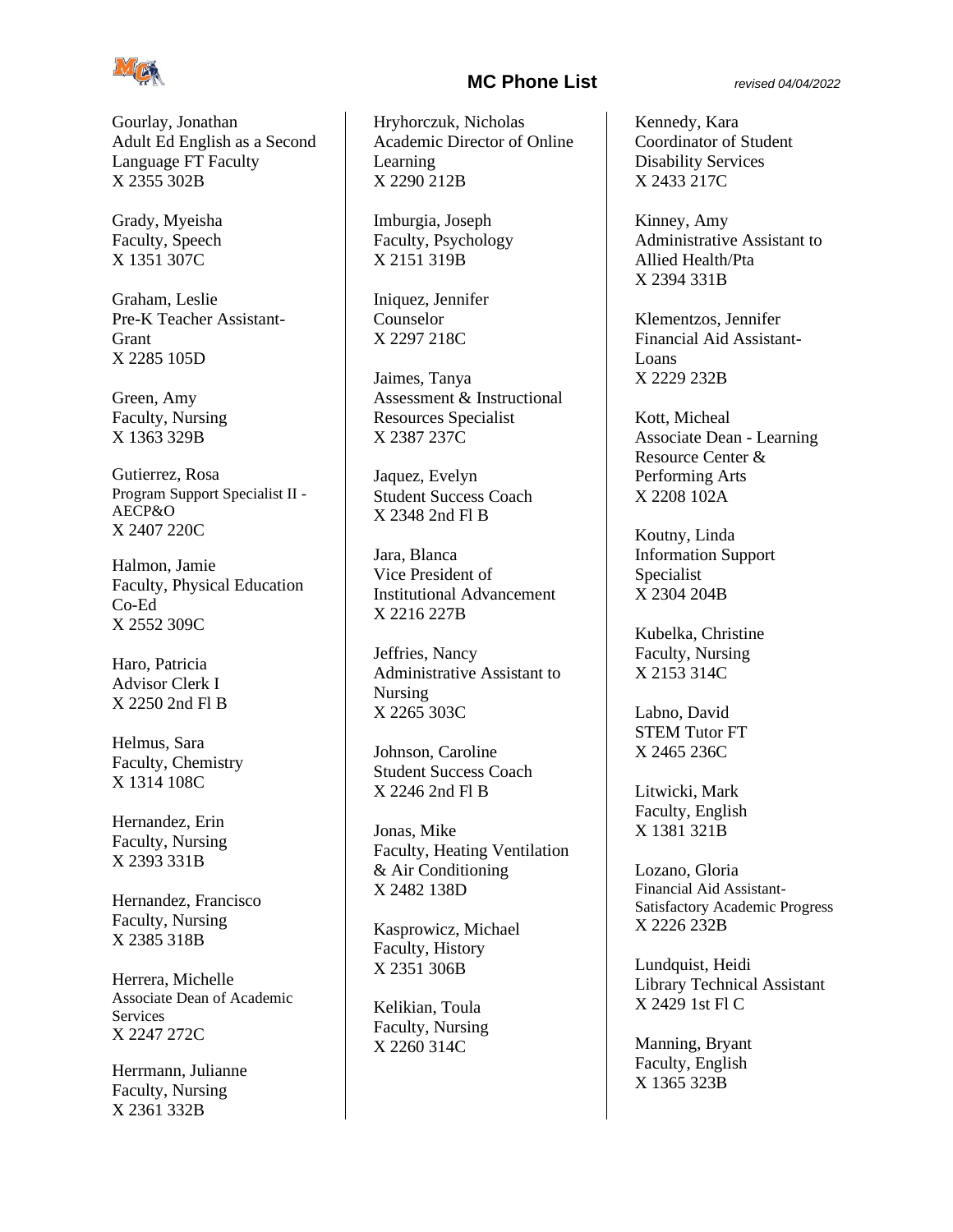

Mantzakides, Thomas Circulation Librarian X 2321 1st Fl C

Markel, Carolyn Director of ACTE Grants and Compliance X 2356 221C

Markussen, Prairie Faculty, English X 2386 218C

Martin, Joanna Coordinator of Payroll X 2316 204C

Martinez, Blanca Financial Aid Assistant X 2228 232B

Martino, Shannon Humanities and Fine Arts Faculty X 2286 327B

Mata, Gabriela Director of Student Activities X 2419 241C

Mathelier, Lisa Adult Ed English as a Second Language FT Faculty X 2557 221C

McKenzie, Carla Instructional Technologist X 2430 138D

McLaughlin, Keith Provost and Executive Vice President X 2277 227B

McManaman, Kevin Assistant Athletic Director 101D

Melgoza, Elizabeth Financial Aid Assistant X 2427 232B

# **MC Phone List** *revised 04/04/2022*

Melgoza, Lissette Financial Aid Clerk X 2427 323B

Mohr, Michele Faculty, English X 2404 322B

Montgomery, Jered Humanities and Fine Arts Faculty X 2409 330B

Montoro, Roger Receiving/Mail Clerk X 2218 144C

Mosqueda, Claudia Associate Dean of Adult and Career Technical Education X 2236 222C

Moss, Neil Help Desk & Technical Support Specialist-Digital Media X 2425 238B

Mulvey, Irene Basic Nurse Assistant Full Time Faculty, Program Coordinator X 1413 310C

Nichols, Jason Athletic Director X 2370 101D

Nugent, Kathleen Coordinator of Simulation and Lab Learning for Health Career X 2283 352B

O'Brien, Courtney Director of Admissions and Records/Registrar X 2362 2nd Fl B

O'Connell, James Student Development Liaison X 2459 120C

Paez, Elizabeth Faculty, Mathematics X 2353 309B

Paneral, Beth Radio Operators/Dispatchers X 2200 119C

Papanikolla, Itri Retention/Tutor Specialist X 2376 350C

Patawaran, Aaron Student Success Coach X 2250 2nd Fl B

Pearson, Dennis Faculty, Biology X 2410 308C

Pencheva, Tsonka Faculty, Early Childhood Education X 2452 308B

Perez, Armando Campus Safety Officer X 2200 119C

Perez, Mireya Chief Financial Officer/Treasurer X 2289 203C

Perez, Guadalupe Student Development & Records Specialist X 2345 2nd Fl B

Pierce, Tom Faculty, English X 2367 317C

Ploszaj, Randi Faculty, English X 2554 308B

Porod, Eric Testing & Assessment Specialist X 2358 244C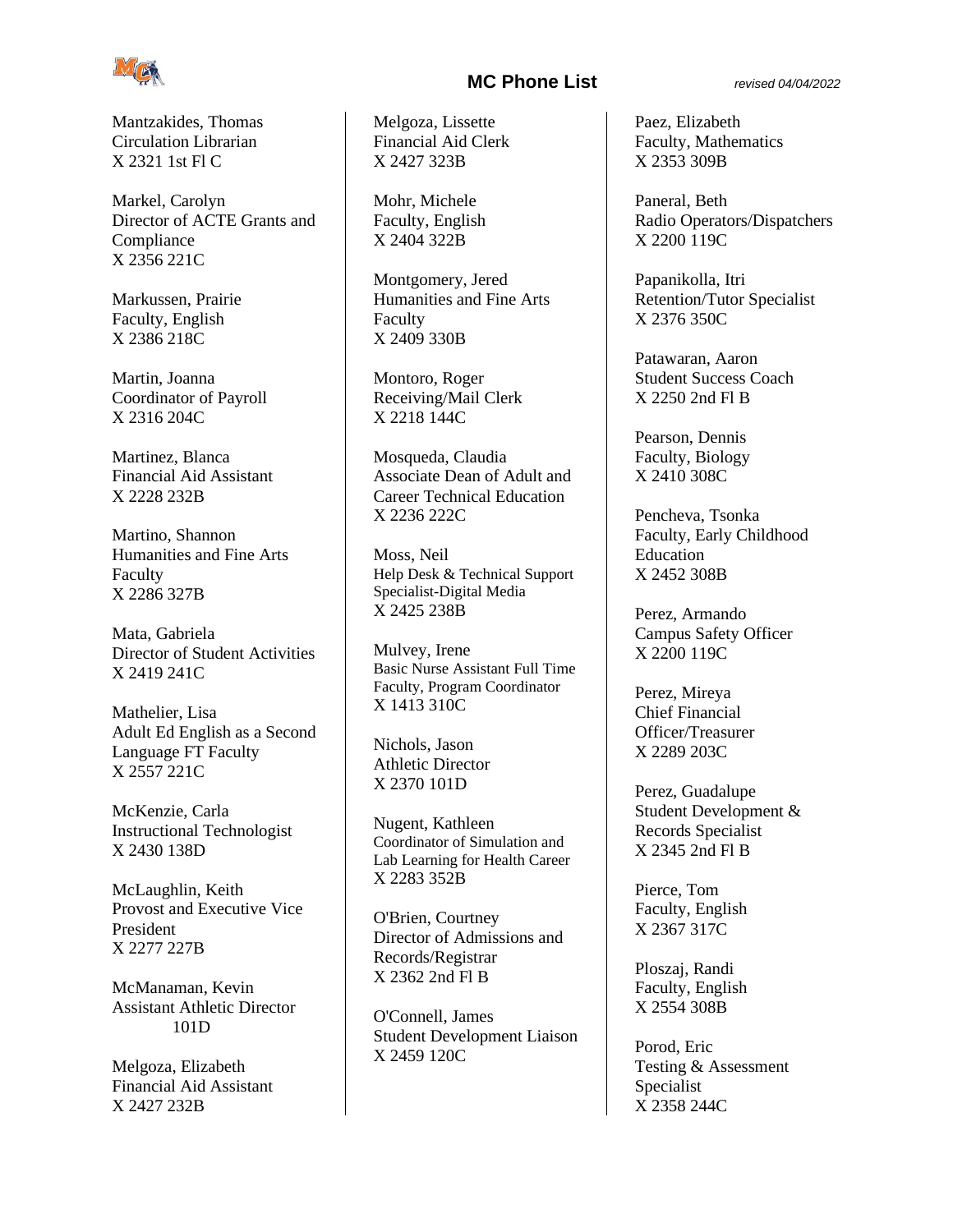

Primm, Rebecca Faculty, Digital Art X 1317 113D

Pulaski, Andrew Faculty, Law Enforcement X 1412 308C

Pullia, Nicole Pre-K Teacher Assistant-Grant X 2285 105D

Quiroga-Nevarez, Daiana Credential Analyst/Degree Auditor X 2349 2nd Fl B

Raigoza, Suzanna Senior Accountant X 2305 203C

Rathunde, Christopher Human Resources Coordinator X 2300 247B

Raygoza, Liliana Human Resources Support Specialist X 2416 247B

Resendiz, Rosalie LRC Technical Assistant II X 2429 1st Fl C

Rivera, Juan Assessment/Retention/Transit ion Specialist - AECP&O X 2483 258C

Rodriguez, Diana Student Success Coach X 2359 2nd Fl B

Rodriguez, Yesel Service Aide - Duplications X 2257 239B

## **MC Phone List** *revised 04/04/2022*

Rodriguez Jr, Jesus Senior Technical Support Specialist X 2469 203B

Roman, Daniel Faculty, Art X 1319 138-1D

Romero, Julian General Maintenance X 2221 115D

Romero Yuste, Maria Faculty, Foreign Language X 1315 215C

Rosas, Monica Retention and Transition Specialist X 2426 305B

Rose, Michael Associate Dean of Strategic Initiatives, Acte X 2369 224C

Roselund, David Adult Ed Adult Basic Education FT Faculty X 2238 223C

Rosiak-Seo, Kymberly Faculty, Biology X 1293 312C

Ruiz, Ruben Chief Information Officer X 2471 234B

Russo Neri, Trisha Faculty, Mathematics X 2397 309B

Saibic, Joyce Technical Lab Assistant - Automotive X 2378 139D-1D

Saldana-Huerta, Carolina Student Success Coach X 1404 2nd Fl B

Sanchez, Luis Faculty, Computer Aided Design X 2326 326B

Sanchez, Alejandro Faculty, Mathematics X 2551 310B

Sanchez Anderson, Maria Executive Assistant - to the President X 2211 222B

Sanchez-Torres, Monica Recruitment Specialist X 116D

Sandoval, Rosaura Service Aide-ILC X 2465 236C

Santoyo, Perla Administrative Assistant - Institutional Advancement X 2341 224B

Scatchell, Candyce Writing Math Center Assistant X 2465 236C

Schoepf, Cheryl Facilities & Operations Specialist X 2221 115D

Schreier, Jennifer Adult Ed Adult Basic Education FT Faculty X 2556 223C

Schultz, Charmayne Paraprofessional Library Computer Help Desk X 2429 1st Fl C